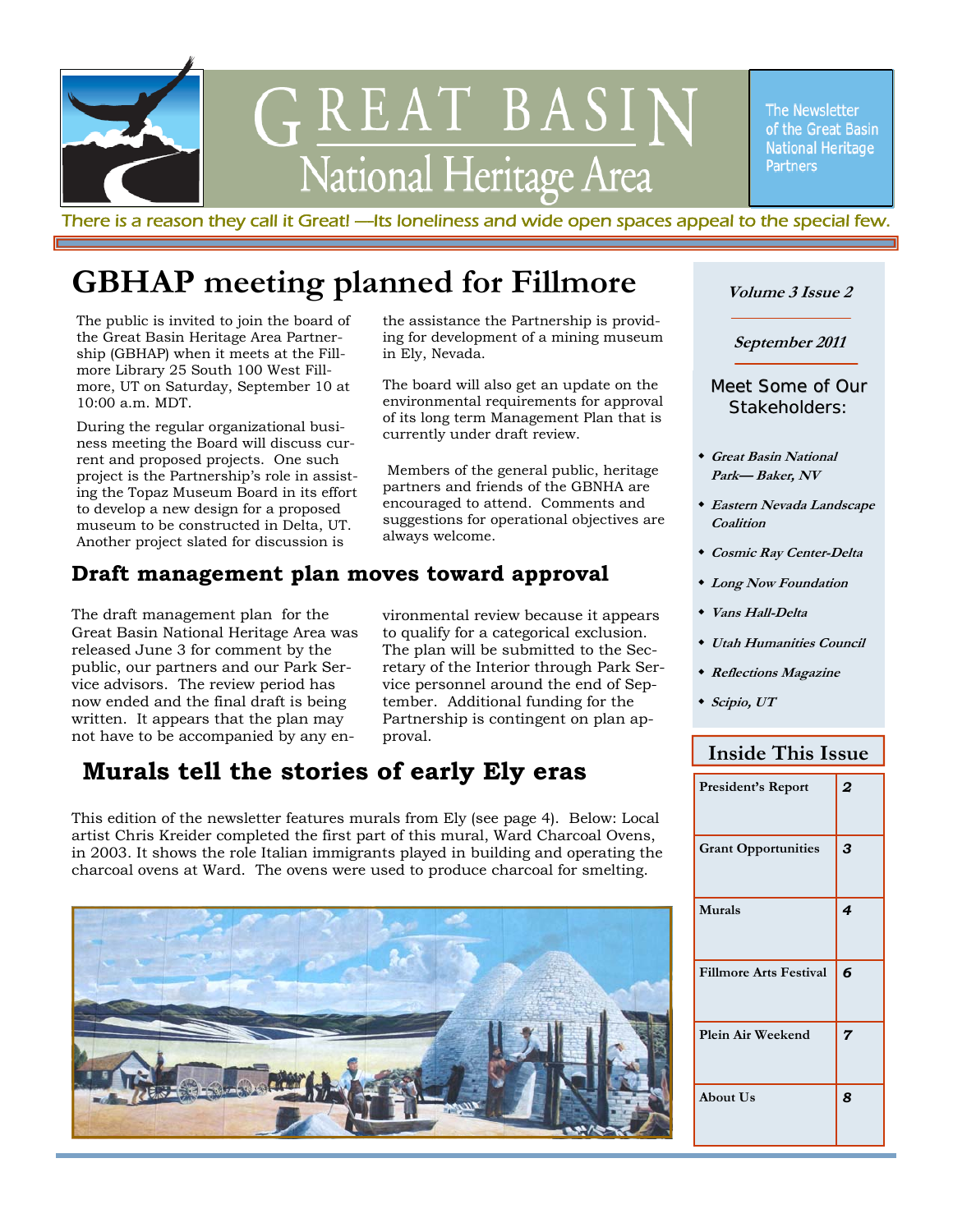#### **GREAT BASIN HERITAGE NEWS**

**GBH News is the official newsletter of the Great Basin Heritage Area Partnership and is produced by its Executive Director.** 

**GBH NEWS is published periodically. All issues are posted on the GBNHP website. Some copies are also mailed or e-mailed to GBHAP partners and associates.** 

**GBH NEWS will accept articles from partners or interested parties on heritage issues or events occurring within the Great Basin National Heritage Area. Articles may include photos (preferably in JPG format) accompanied by a cover letter with the author's name, address and telephone number. They may be mailed to:** 

**GBH News** 

**PO Box 78** 

**Baker, NV 89311** 

**or e-mailed to greatbasinheritage@wirelessbeehive.com**

 **Great Basin Heritage Area Partnership Board:**

|                        | PresidentDenys Koyle   |
|------------------------|------------------------|
|                        | TreasurerJulie Gianoli |
| DirectorsJane Beckwith |                        |
|                        |                        |
|                        | Virginia Sanchez       |
|                        | Delanie Spilsbury      |
|                        | Dave Tilford           |
|                        | Cheryl Noriega         |
|                        | Greg Seymour           |
|                        |                        |

**Bookkeeper ………..Susan Wetmore** 

#### **Become involved…**

**GBHAP seeks partners to join us as supporters, funders, operators of heritage features, volunteers, or even as critics.** 

**Contact us at: PO Box 78 Baker, NV 89311 or e-mailed to greatbasinheritage@wirelessbeehive.com**

**Phone (775) 234-7171** 

# **A Report from the President**

**With the completion of the Draft Management Plan for the Heritage Area, I think we all sighed a big sigh of relief. The document is winding up the process of public comment. I attended the meeting at the Nevada Northern Railroad Museum where the plan was presented to Ely. I was pleased that it appeared to be well received. The plan had been compiled from a myriad of local suggestions gathered at previous scoping meetings here and around the Heritage Area.** 

**As part of the management planning process, several Board members and I attended a meeting at Great Basin Visitor Center with Gordon Bell, NEPA special-**

**ist, at Great Basin National Park. The purpose of the meeting was to go through the process to determine if we could get a categorical exclusion to the NEPA requirements for an EA (environmental assessment). This process continues but prospects are bright.** 

**I attended two BLM meetings concerning the draft EIS (Environmental Impact Statement) that has been released for the Southern Nevada Water Authority's groundwater project. The document is two volumes and is 1500 plus pages long. I haven't read the whole document but I did read the chapters concerning socio-economic, visual and cultural impacts. Representing GBHAP at the Baker meeting, I commented on the cultural impacts (mainly the importance of historic landscapes and how Spring Valley represents the history and the landscape of Nevada). I questioned how mitigation can be accomplished if history and historical artifacts are destroyed during the construction of the pipeline.** 

**The comment period for this EIS has been extended to October 11. All of you may submit written comments to the BLM. You don't need to read the whole document. The three chapters I just mentioned are in Volume B. Chapter 3 of the document. Also, I recommend reading Chapter 4 which is only four pages long but in spreadsheet form lists the "Irreversible and Irretrievable Commitment of Resources". Copies of the document are in the Ely, Delta and Fillmore Libraries and it is available on the BLM website.** 

**The Great Basin National Park Foundation has approached us to discuss jointly hiring an employee who would be based in our office and manage the day to day activities of both organizations. This would allow us to keep our office open when the Director is away and expand the scope of activities of the Heritage Area. We will discuss this at the Fillmore meeting.** 

**The Board has recommended to the White Pine County Board that former Partnership Director Greg Seymour be appointed to replace Robin Bell on our Partnership Board. We are still short one Board member to represent Millard County,** 

**Anyone who is interested or has a suggestion, please contact me.** 

**Thanks to you all for your hard work and support.** 

#### **Denys Koyle, GBNHP President**

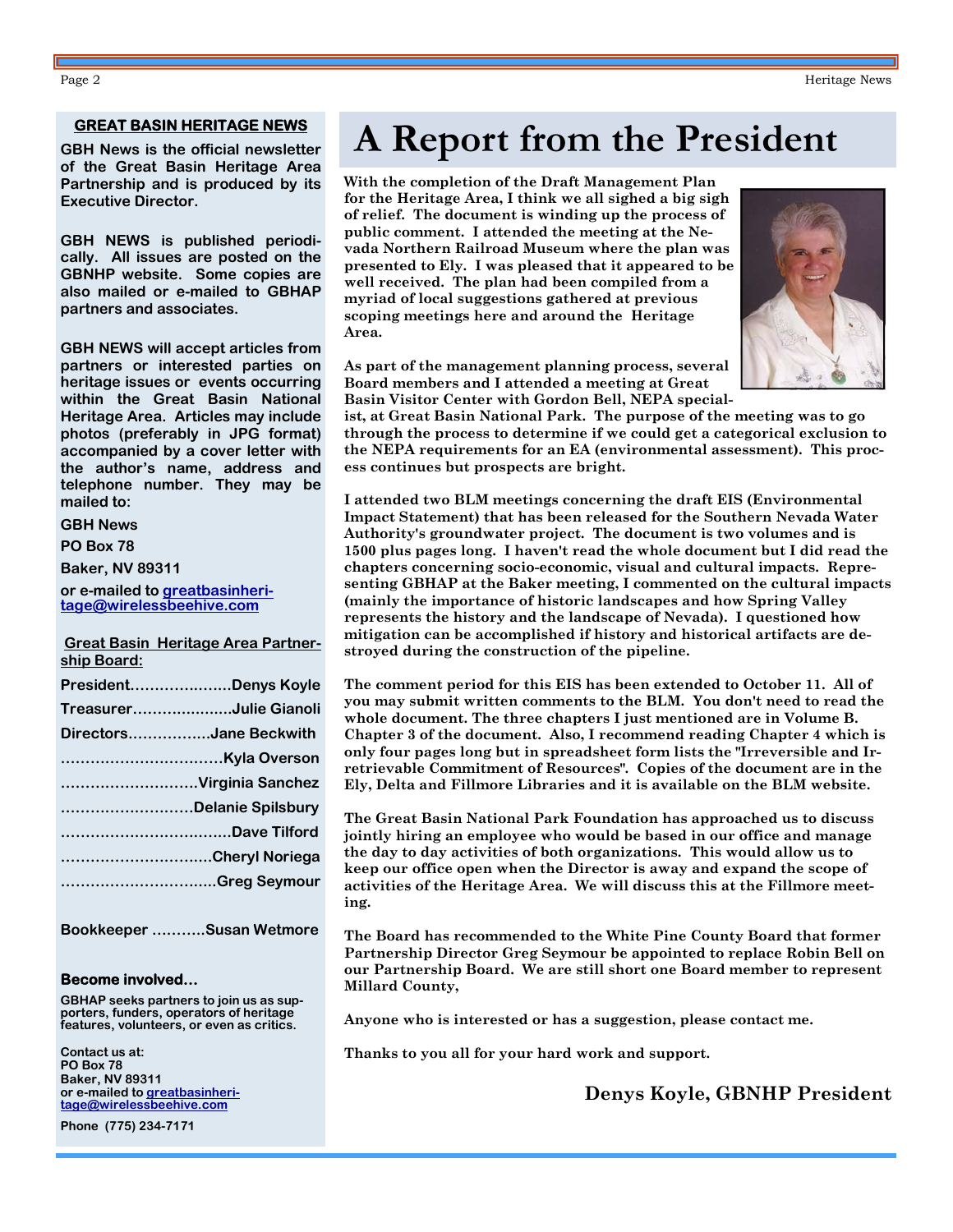# **Its not too late to join us as a partner**

The process of forming a National Heritage Area and getting it up and running is a long and arduous one. It has involved seeking congressional designation, gathering partners, holding scoping sessions to collect ideas for what the Heritage Area should be and do. It has included developing of resources, both physical and fiscal, to support the organizational and planning process. And it has involved creation of a proposed management plan that will both guide the operation of the heritage area's managing entity (the GBHA Partnership) as well as open the door for continued potential funding for the Heritage Area when the plan is approved by the Department of the Interior.

Staff and volunteers to do all this work have been few and priorities have demanded attention that may not have always allowed time to continually work with all of the groups that had initially expressed interest in joining the Partnership.

During the long process some of those groups may have become so involved in their regular course of business that they may not have had time to keep up with what the Heritage Area was doing or to further any formal association with the Partnership. (This is particularly likely in view of the impact from the economic downturn that has often resulted in reduction of personnel and available hours.)

Fortunately, now that development of the management plan is wrapping up, the Partnership staff and hopefully its volunteer Board members will have more time to spend in the field seeking out stakeholders and potential partners and explaining the benefits to them and to the region of getting more involved with the Heritage Area.

It is not too late for stakeholders to become partners. Partners simply agree to cooperate in some way in the life of the official Heritage Area and usually the arrangement is mutually beneficial. The partnership has created a simple do-it yourself agreement form that can guide development of a two way relationship.

Interested stakeholders may contact the Partnership office for details.

# **Two grant opportunities may be of interest to our partners within the Great Basin National Heritage Area**

#### **Call for Grant Proposals: Preservation Technology and Training Grants**

 The National Center for Preservation Technology and Training seeks innovative projects that advance science and technology for historic preservation. The PTT Grants program funds projects that develop new technologies or adapt existing technologies to preserve cultural resources. NCPTT does not fund "bricks and mortar" projects or straight-forward documentation projects using well-established methods.

Grants are awarded competitively with a maximum of \$25,000. All grants require a one-to-one match of cash or in-kind services. Source of the match may be federal or non-federal resources.

Research Priorities: NCPTT funds projects within the following areas: archeology, architecture, collections management, engineering, historic landscapes, materials conservation

Projects that result in tangible grant products that disseminate information beyond traditional ways (online web based training, webinars, podcasts, videos, DVDs, electronic publishing, etc.) will be reviewed favorably.

The Grant Application Process: Applicants desiring assistance may submit an optional preproposal anytime up to October 1, 2010. Applicants must submit a PTT Grant application between September 1, 2010 and October 15, 2010.

#### **Conservation Project Support Grant**

Grants of up to \$150,000 are available from the Institute of Museum and Library Services for many types of conservation activities including surveys, training, treatment, and environmental improvements. Applicants seeking support should define projects that address one of the institution's formally recognized highest conservation needs. In every case, applications must demonstrate that the primary goal of the project is conservation care, not collection management or maintenance.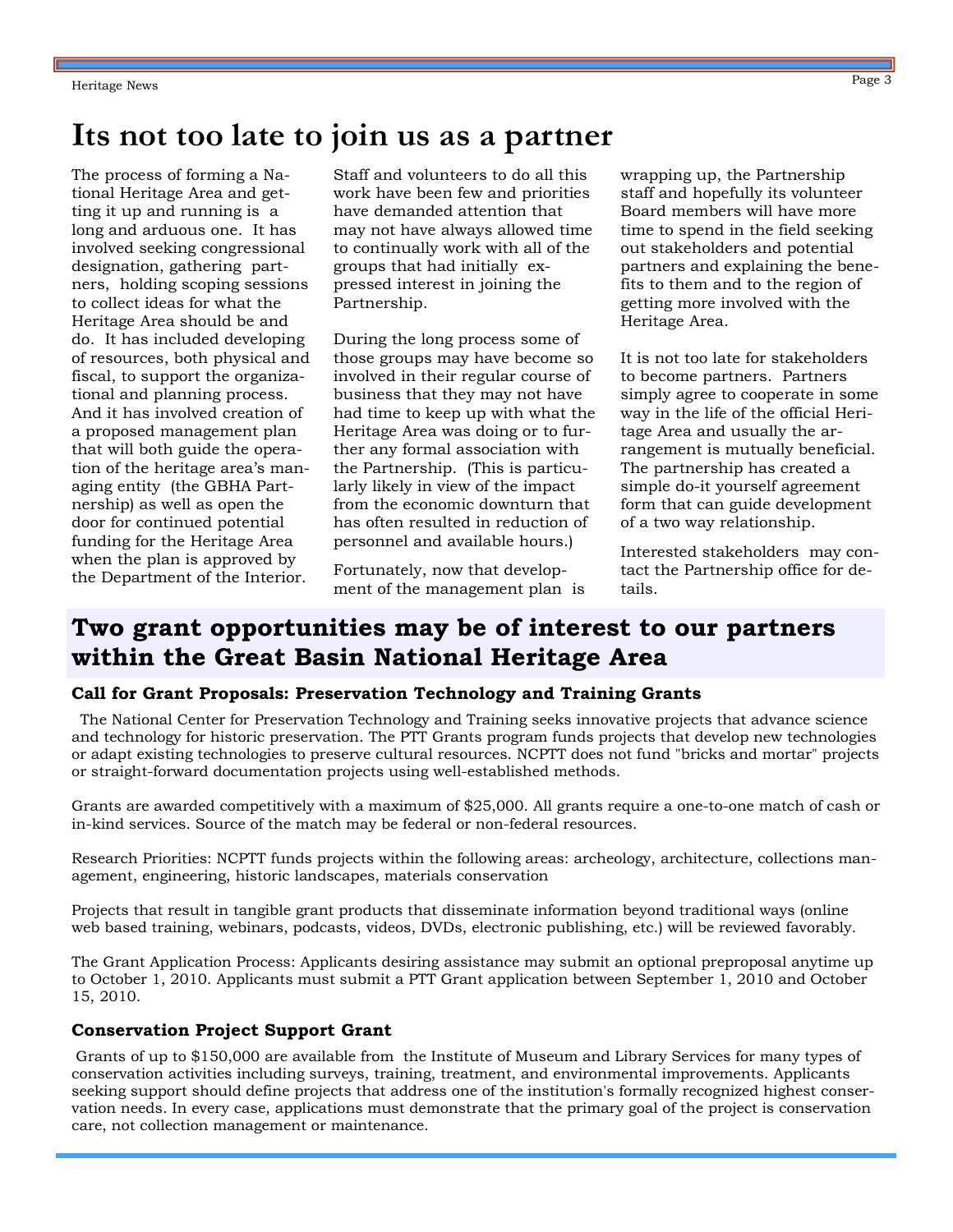# **Murals tell the stories of early Ely**

Following the boom and bust cycle of mining in White Pine County, Ely was on the downswing again in 1999 when yet another large mining operation in the area shut down. Then local businessman Norm Goeringer commissioned cowboy artist Larry Bute to paint a huge mural of a western scene on the side of his building and a template was set for historic interpretation in Ely.

Other businesses jumped on the band wagon, having Bute paint more murals depicting life in the Old West. Then a group of community-minded individuals came together as the Ely Renaissance Society and promoted development of more murals.

Now there are nearly 20 murals and sculptures spread throughout the town and Ely. Artists have been commissioned locally and from farther away.

The murals are perhaps best viewed on a walking tour of Ely's downtown area. The Ely Renaissance Society has produced a brochure and descriptive map for each location.

Some of the murals on the tour are pictured on these pages.



*Prospecting and mining brought the first prosperity and growth to Ely in the mid 1800's. The Overland Stage (above depicted on the wall of the Hotel Nevada] became the first method of public transportation into town. In 1906 it was replaced by the Nevada Northern Railway the building of which is celebrated by a mural [below] on the wall of the First National Bank of Ely. The railroad's engine number 40 also appears on the wall of the Hotel Nevada [right].* 



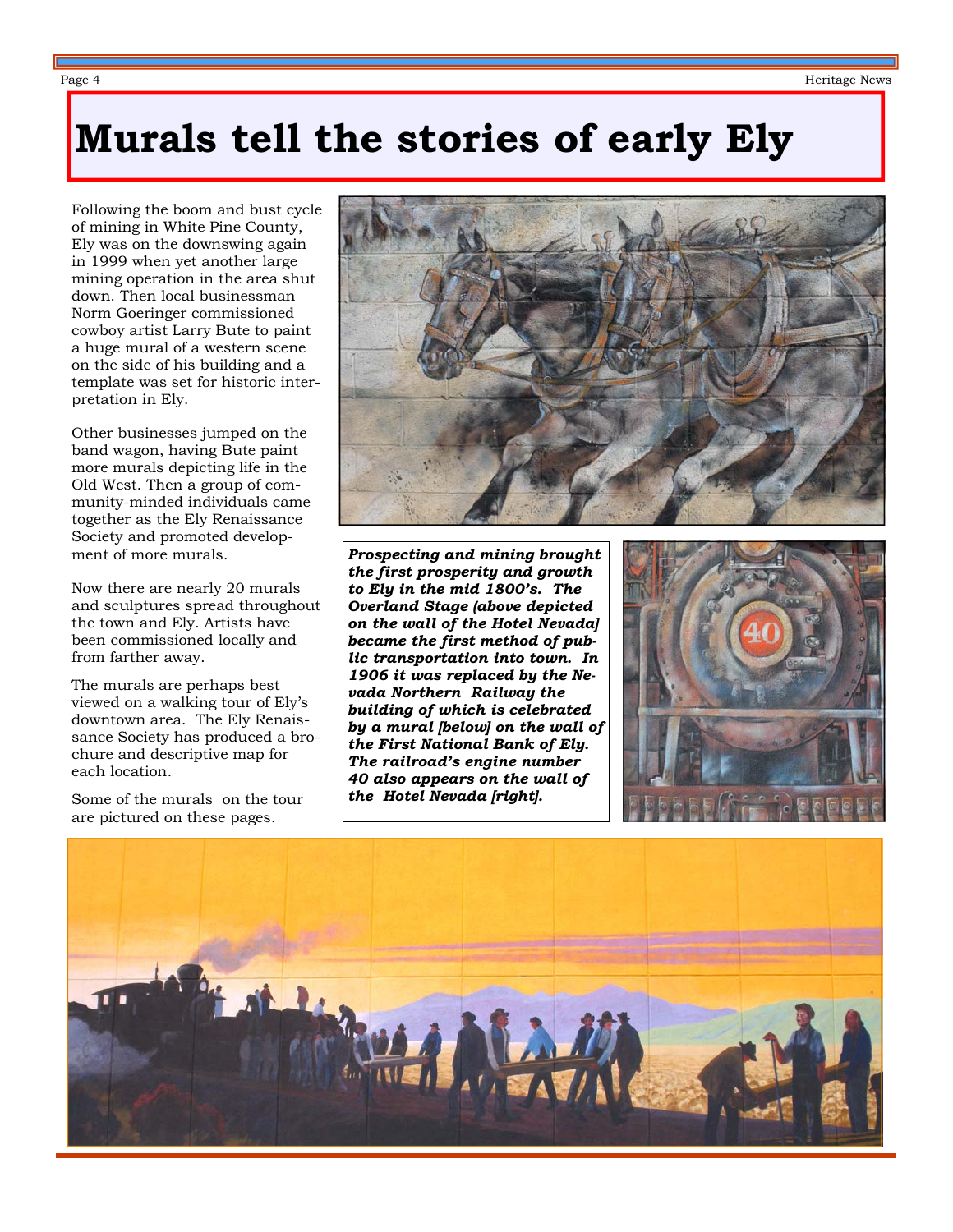#### Page 5 Heritage News



*Mining near Ely was in full swing on an industrial scale by the 1920s. It attracted thousands of immigrant workers depicted on the mural of the Liberty Pit [below] that is painted on a building at the corner of 4th and Altman. Across 4th Street on the Garnet Mercantile building is another mural [right] depicting the industrial nature of the area's mining. This art deco style work is done on glass.* 

*Prosperity that attracted immigrant miners also attracted prostitutes that worked in the "cribs" shown on the mural [above] painted on the wall of the historic Big 4 Bordello—still in operation.* 

*Meanwhile lands beyond the mines supported the grazing of thousands of head of sheep. Most of the sheepherders of the time were of Basque heritage. The mural [above right] was commissioned by the Renaissance Society in 2000. It was painted on the side of a car wash owned by Joe Ciscar who is of Basque decent. He submitted a photo of his father to be used for the mural. The artists were Don Gray and Jared Gray.* 





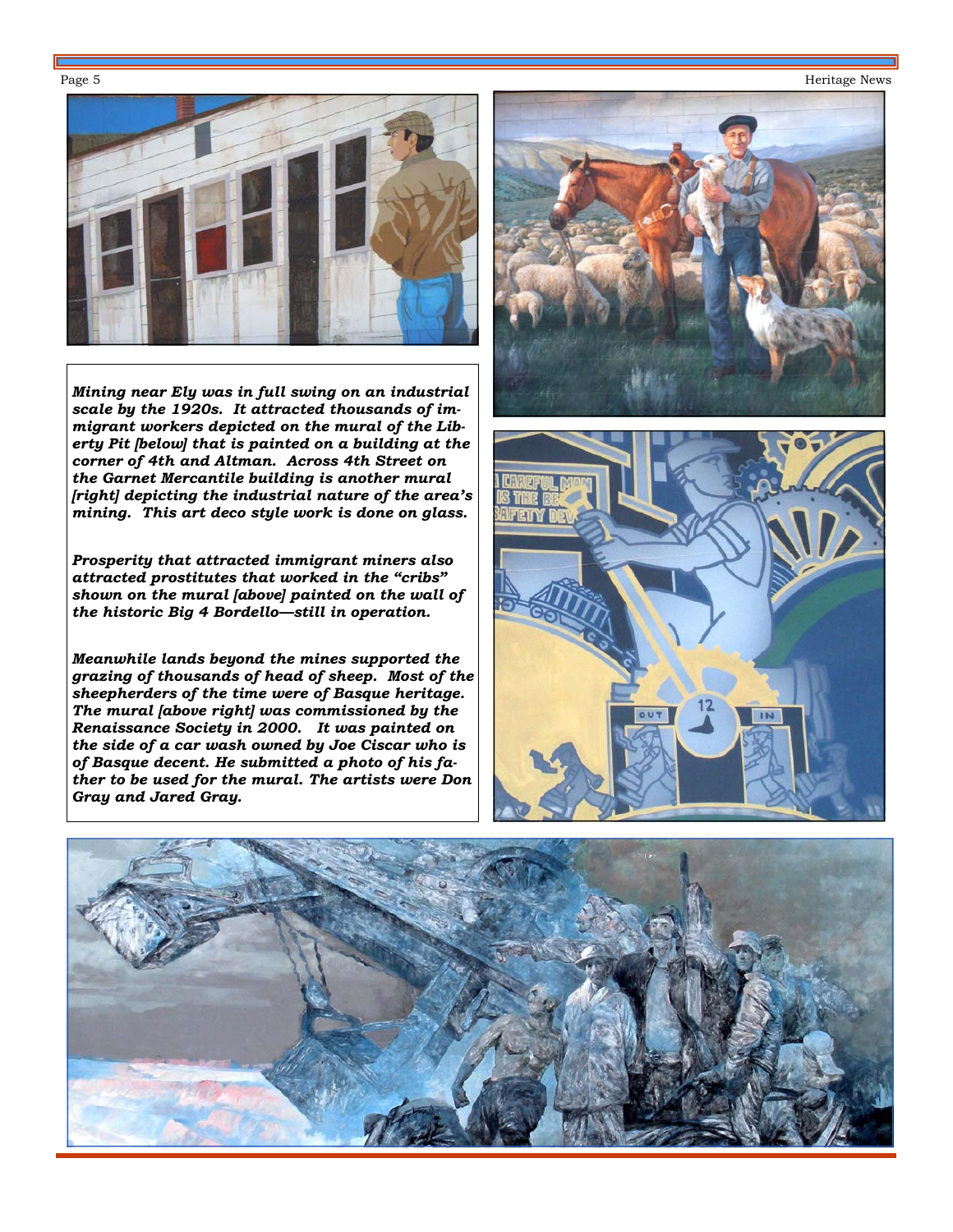# **Arts festival will draw crowds to Fillmore**

The Old Capitol Arts Festival comes again to Fillmore, UT on Sept 9-10 from 10:00 am to 4:00 pm.



 Fine art, mountain man demonstrations, and live entertainment are

just a few of the attractions at the Old Capitol Arts Festival. The event takes place at the Territorial Statehouse Park in Fillmore.

A full agenda of activities fill the two-day festival. The park is overflowing with artists' booths featuring original artwork and crafts. A quick draw auction is a popular

event, with the sale of artwork created on the spot. Demonstrations of early pioneer skills keep attendees captivated. Civil War reenactments and antique car and horsedrawn wagon rides are added attractions.



The stage is continuously filled with live entertainment such as Cowboy Poetry, Great Country & Western Vocalists, Old Time Fiddlers, A Quick Draw Art Exhibition and local talent.

For the children, arts and crafts activities are available all day for their entertainment. They can ex-



*A variety of food concessions ensure no one will go hungry.* 

perience pioneer games, help weave a rug, card wool, dip candles, make art projects, hear stories, sing songs and make a pot of their own.

Admission is free.

# Two day conference will be of value to tourism oriented partners



GovernorsConference.org twitter.com/NVGovConference #NVGovCon

Partners in the Great Basin National Heritage Area that deal with tourists or promote their facilities for tourism may want to consider attending the 2011 Nevada Governor's Conference on Tourism planned for November 29-30 in Las Vegas.

The Nevada Governor's Conference on Tourism is the most comprehensive symposium for tourism professionals. The conference provides delegates with insight about tourism issues in Nevada, education about what's new in the industry, and serves as a networking forum where tourism professionals can exchange ideas and experiences.

The annual event took a brief hiatus in 2009 to iron out some financial challenges, then it made a successful return to meet in Reno in 2010. For the 2011 conference travels to Las Vegas, and will take place at the Rio All Suite Hotel & Casino. The agenda will cover the

changing climate in consumer behavior and travel trends, and provide insight into how to weather the economic uncertainty.

The official state tourism office, the Nevada Commission on Tourism, produces the conference, which is expected to attract approximately 250 tourism, hospitality and travel industry leaders from the following tourism associations in Nevada including convention and visitors authorities/bureaus, chambers of commerce, hotel and casino resorts, state, county and city agencies, travel agencies, tour companies, meetings and events planning companies, state, regional and local parks, museums and galleries, tourist attractions and cultural tourism providers.

Those interested in attending can get more information on line at: http://governorsconference.org/h ome.aspx.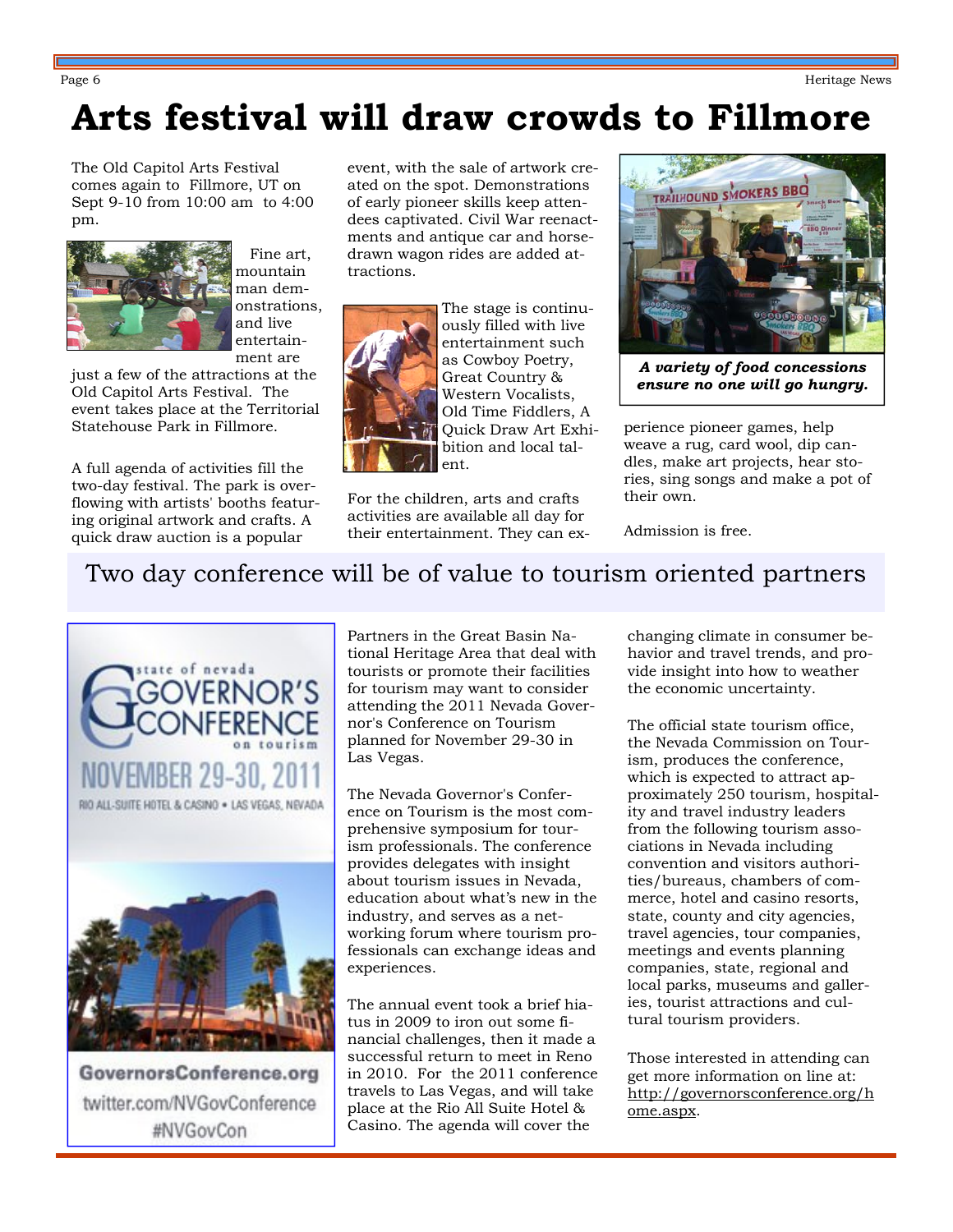Page 7 Ferritage News Page 7 Ferritage News Page 7 Ferritage News Page 7 Ferritage News Page 7 Ferritage News Page 7 Ferritage News Page 7 Ferritage News Page 7 Ferritage News Page 7 Ferritage News Page 7 Ferritage News Pa

# **Nevada Northern Railway presents Plein Air Weekend**

#### **September 2-4, 2011 Nevada Northern Depot, East Ely, Nevada—Visitors come to watch, come to paint**

 En plein air is a French expression which means "in the open air", and is particularly used to describe the act of painting outdoors. On Friday, Saturday and Sunday of the Labor Day weekend the Nevada Northern Railway is providing painters and photographers the opportunity to capture the heritage of the historic rail yards, engine house and rolling stock.

Festivities kick off on Friday, September 2nd at 6:30 with an opening reception on the "Artist Special" (ticketed) steam engine passenger train excursion. Meanwhile the opening reception continues at the depot for artists and visitors.

On Saturday, September 3rd the grounds will be open 6:30am - 8:30pm for painting and photogra-



*East Ely Yard is a 9 x 12 Oil on canvas painted on-site by April Raber.* 

phy. A plein-air oil-painting demonstration featuring artist April

Raber, OPA, LPAPA will be presented at 9:00am.

At 5:00pm there will be a special "Late Afternoon Light" tour of the engine house and yard.

Ticketed train trips include a steam engine passenger train excursion at 11:00am and a BBQ dinner excursion on the Steptoe Valley line at 6:30pm.

On Sunday, September 4th the grounds are again open all day for painting and photography.

Artwork will be on display and for sale at the depot 9:00am - 5:00pm. A ticketed steam engine passenger train excursion will be available at 9:30am.

Advanced train reservations are recommended.

# **Guidelines promote energy efficiency for heritage structures**

The National Park Service Technical Preservation Services released the *Illustrated Guidelines on Sustainability for Rehabilitating Historic Buildings* to help improve the energy efficiency of historic buildings while preserving their historic character. The guidelines offer practical advice to building owners, developers, and preservation practitioners, showing recommended - and not recommended approaches to projects from solar panel installation to heating and air conditioning upgrades to weatherization and insulation.

 The guidelines were developed to advance the growing trend of "greening" historic buildings. "While historic buildings are inherently sustainable because they already exist, by adding energy saving features like cool roofs and solar technology these icons of our past can be bought into efficient twenty-first century use.

Waterless toilets, recycled pop bottle carpets, and compact fluorescent lights are just the latest components of green building. Front porches and shutters originally fitted onto heritage structures were early designs that save energy.

Park Service sources report that more and more developers think "sustainability" when they consider historic preservation projects today. The Service believes it makes sense from a couple of perspectives. Historic preservation projects generally have a lighter carbon footprint. They also make great economic sense when a project qualifies for the National Park Service's program that confers a 20 percent federal tax credit for



*High ceilings in the Nevada Northern Railroad Depot in Ely, NV provided an early form of comfort control that constituted energy saving at the beginning of the 20th century.* 

historic rehab projects.

The guidelines are part of an ongoing commitment by the National Park Service to ensure a place for our shared built heritage in a future of energy uncertainties and environmental concerns. Visit http://www.nps.gov/history/hps/ tps/